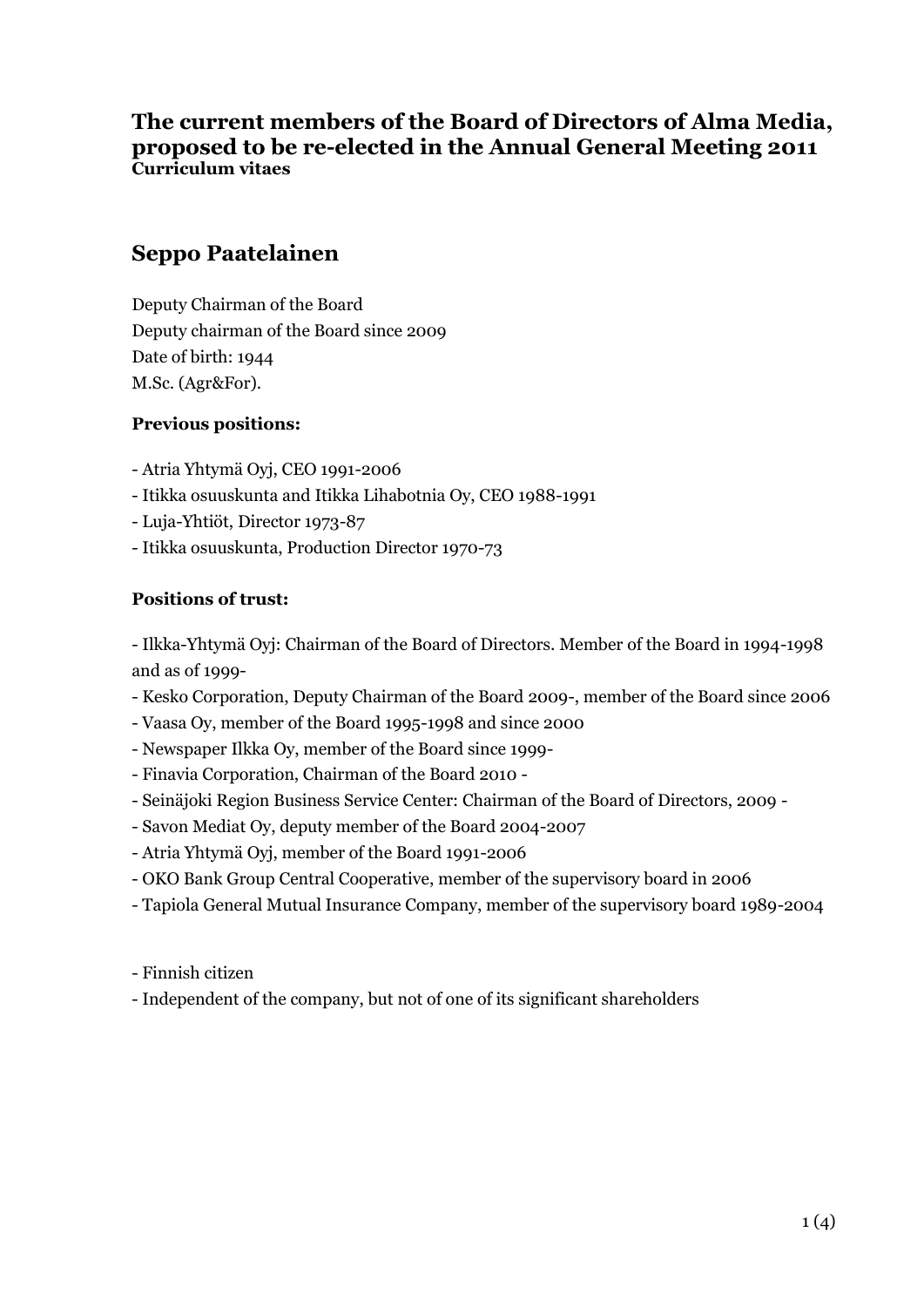# **Erkki Solja**

CEO, Kiilto Family Oy Member of the Board since 2008. Date of birth: 1954 M.Sc. (Econ.)

## **Previous positions:**

- Kiilto Family Oy, CEO from 2008
- Kiilto Oy, CEO from 1994
- joined Kiilto Oy in 1983

## **Positions of trust:**

- C.V. Åkerlund Foundation, Chairman of the Board 1997-
- Chemical Industry Federation of Finland, member of the Board 2001-
- Tampere Chamber of Commerce & Industry, Deputy Chairman 2007-
- Honorary consul, Republic of Austria 1997-

- Finnish citizen

- Independent of the company and its significant shareholders

# **Kai Seikku**

President, Okmetic Oyj Member of the Board since 2006 Date of birth: 1965 M. Sc. (Econ. & Bus. Admin)

## **Previous positions:**

- --HKScan Oyj, CEO 2006-2009
- --HK Ruokatalo Oy, Managing Director 2005-2007

--LSO Osuuskunta, Managing Director 2006-2007

- --McCann-Erickson, Country Chairman 2002-2005
- --Hasan & Partners, CEO 1999-2005
- --The Boston Consulting Group (Stockholm and Helsinki), Project Leader 1993-1999
- --SIAR-Bossard, Consultant 1991-1993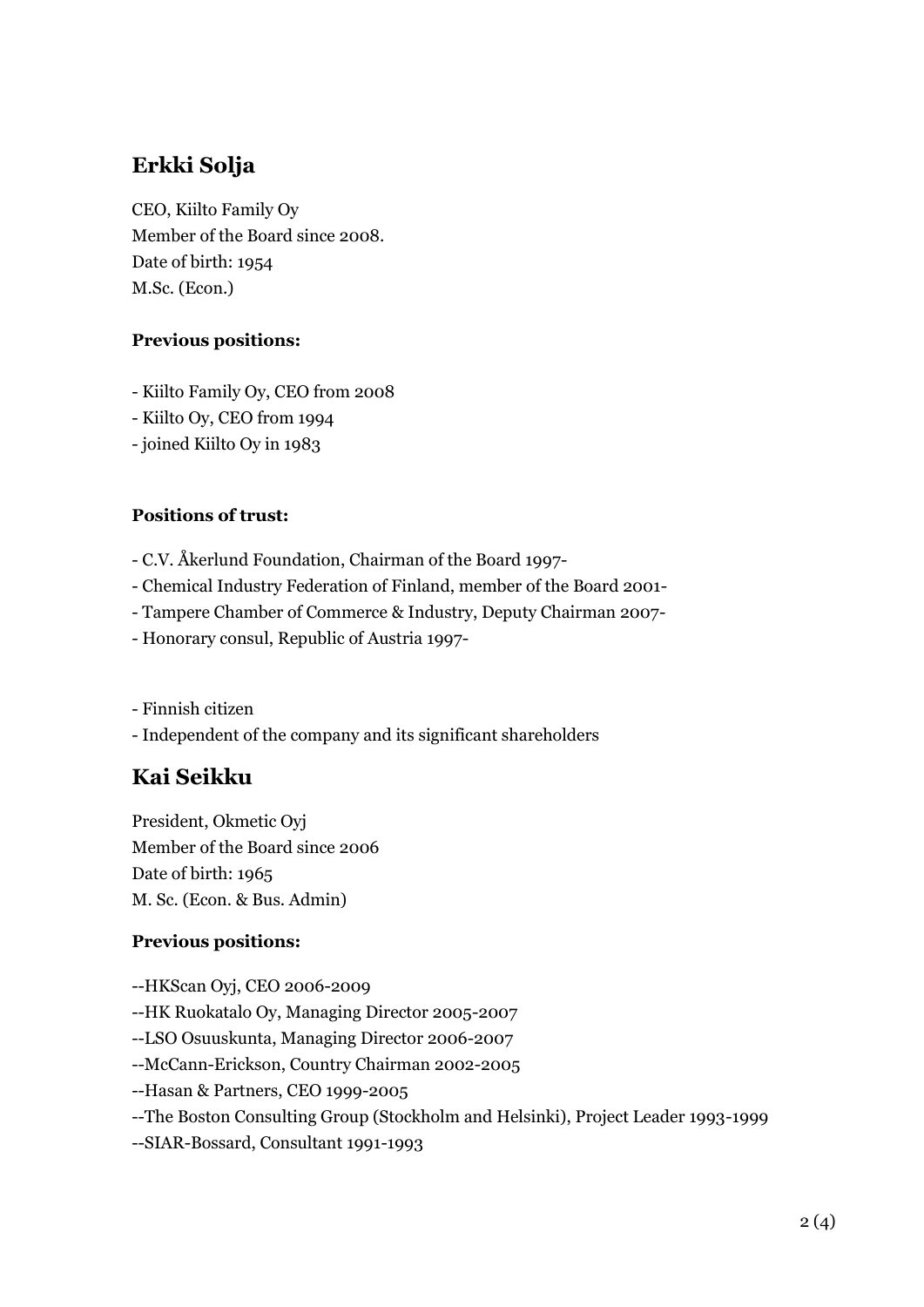### **Positions of trust:**

--Confederation of Finnish Industries EK, member

- --Trainers' House Plc, member
- --Finland Promotion Board, member

- Finnish citizen

- Independent of the company and its significant shareholders

## **Catharina Stackelberg-Hammarén**

CEO, Marketing Clinic Group Member of the Board since 2009 Date of birth: 1970 M. Sc. (Econ.)

## **Previous positions:**

- Managing Director, Coca-Cola Finland (Helsinki), 2003-2004 sekä 2000-2002
- Managing Director, Coca-Cola Sweden (Stockholm), 2002-2003
- Marketing Director, Coca-Cola Nordic & Baltic Division (Copenhagen), 2000
- Consumer Marketing Manager, Coca-Cola Finland, 1996-2000
- Marketing Manager, Sentra plc, 1994-1996

## **Positions of trust:**

- Mint of Finland Ltd, member of the Board 2004-
- Tradedoubler Ltd, member of the Board 2006-2007
- Finnish citizen
- Independent of the company and its significant shareholders